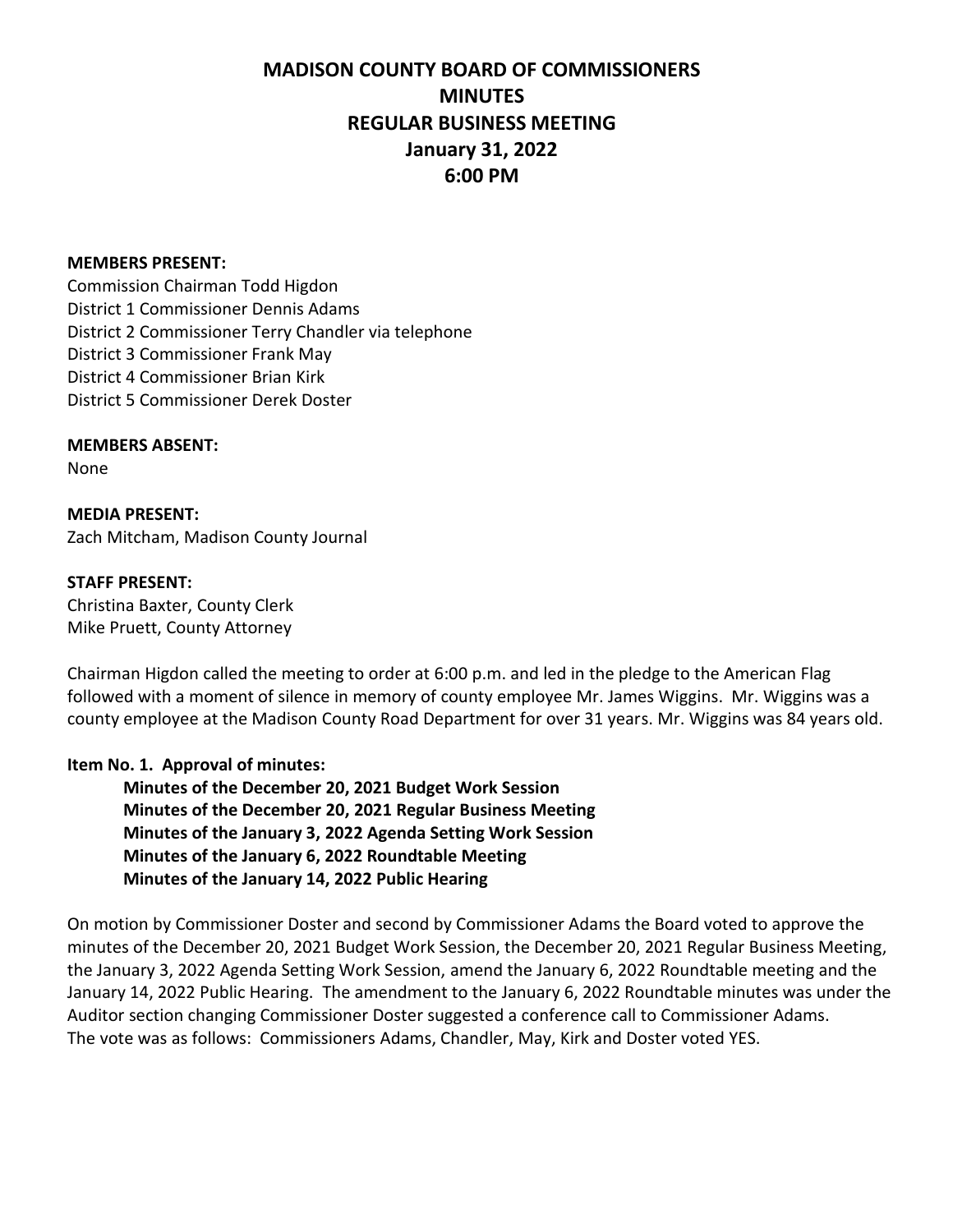#### **Item No. 2. Business Involving Guests, Groups or Multiple Visitors**

### **Carole Knight, Madison County UGA Extension Coordinator**

Mrs. Knight provided a quarterly update to the Board of Commissioner on the Madison County University of Georgia Extension Office. Mr. Brad Aveil and Susan Goldman also gave updates on the 4-H program and other programs provided through the Extension office. Ms. Goldman announced results from recent competitions and local, state and National levels through all programs through the Extension office.

### **Aleta Mendenhall-Turner, Madison County Library Branch Manager**

Ms. Toby Mayfield, Assistant Branch Manager introduced the new Branch Manager for the Madison County Library, Ms. Aleta Mendenhall-Turner. Ms. Mendenhall-Turner gave a quarterly update from the Library.

### **Item No. 3. Chairman's Report**

Chairman Higdon announced there is currently a two year waiting list to purchase Ambulances. We are currently on that list. Also, the new EMS station in Comer will begin construction at the end of February. The Board of Commissioners also received four proposals for the Comprehensive plan update. Two interviews were conducted on January 11<sup>th</sup> and 19<sup>th</sup>.

Chairman Higdon discussed the ARPA funds final rule was finally release. The office is working together on interpreting the final rule for clarification on uses for the ARPA funds received by the County.

Chairman Higdon gave an update on new county employees hired. The Chamber of Commerce has also had seven new business enrolled as members during the month of January.

Chairman Higdon present Mrs. Linda Fortson, Zoning Administrator a plaque for her upcoming retirement. Mrs. Fortson has been with the county for over 20 years and she will retire February 4<sup>th</sup>. Chairman Higdon congratulated Mrs. Fortson on her retirement and thanked her for her services to Madison County.

# **Item No. 4. Statements and Remarks from Citizens on agenda items**

Chairman Higdon asked if there were any statements or remarks on agenda items. No one came forward.

#### **OLD BUSINESS:**

# **Item No. 5. Consider the 2022 Madison County Budget Resolution**

On motion by Commissioner Kirk and second by Commissioner Doster the Board voted to approve the 2022 Madison County Budget Resolution to be effective January 16, 2022. The vote was as follows: Commissioner Adams, Chandler, May, Kirk and Doster voted YES to approve.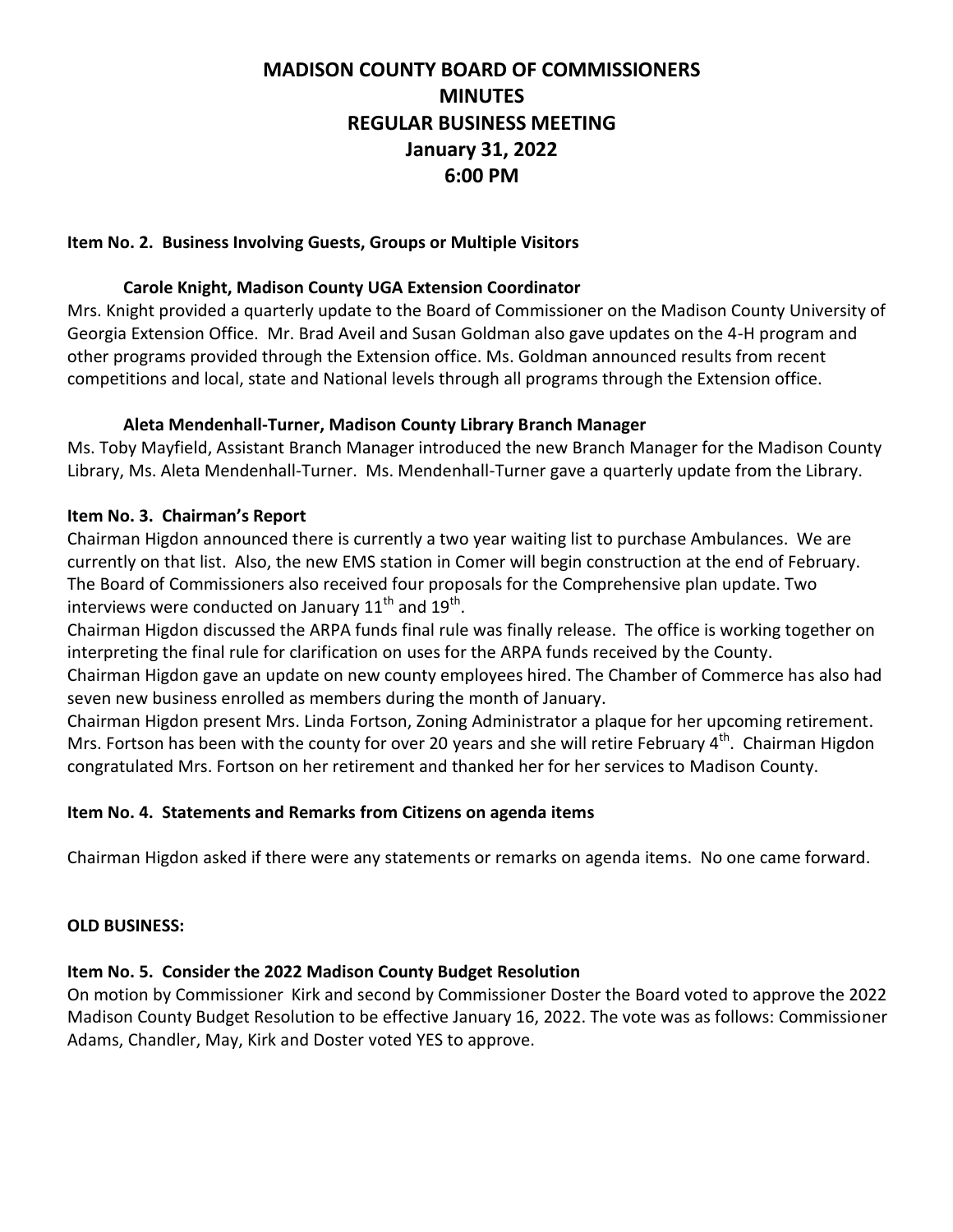### **Item No. 6. Consider appointing a member to the Industrial Development Authority Board**

Chairman Higdon discussed the resume recommendations for the Industrial Development and Building Authority Board position.

On motion by Commissioner Doster and seconded by Commissioner Kirk the Board agreed to appoint Mr. Ben Morris to fill the vacant position on the IDBA Board. The vote was as follows: Commissioner Adams, Chandler, May, Kirk and Doster voted YES.

# **Item No. 7. Consider awarding the Request for Proposal for the Comprehensive plan update**

On motion by Commissioner Doster and second by Commissioner Chandler the Board agreed to Award Hall Consulting, Inc. to perform the Madison County Comprehensive Plan Update not to exceed \$130,000. The vote was as follows: Commissioner Adams, Chandler, May, Kirk and Doster voted YES.

Commissioner Chandler expressed both companies had enjoyable and positive interviews.

Commissioner Doster explained his motion not to exceed \$130,000 would be to allow flexibility to add other services provided by Hall Consulting including but not limited to extra meeting, ordinances review and or advisements.

Chairman Higdon expressed the importance of hiring a consulting firm to assist with the Comprehensive Plan update. Hall Consulting firm will be able to help guide and assist Madison County with the future of it citizens.

# **NEW BUSINESS:**

# **Item No. 9. Discuss the Request for Proposal for the Madison County Wage Study**

County Clerk, Christina Baxter explained five Proposals were received and were due January 13, 2022. Tracy Dake, Human Resources Director and Mrs. Baxter reviewed the submitted proposals and narrowed the proposals to two recommendations. Mrs. Dake will contact references for both companies and schedule Zoom interviews.

# **Item No. 10. Roads Update**

Chairman Higdon gave an update on Roads projects and maintenance. The County road study/survey began on January 24, 2022 in Harrison. Barwick Hill box culvert has been installed and head walls have been poured as of January 28, 2022. Back filling will begin once the head walls have had time to cure. Last week the road department scraped numerous dirt roads throughout the county and applied gravel where it was needed.

Tree trimming has been completed in the City of Colbert, Cleghorne Road and Audre Porterfield Road. The crew is currently working on Moons Grove Church Road and then will move to Spratlin Mill Road. Shoulder Clipping has begun on Brickyard Road and the patch wagon is out working on filling pot holes.